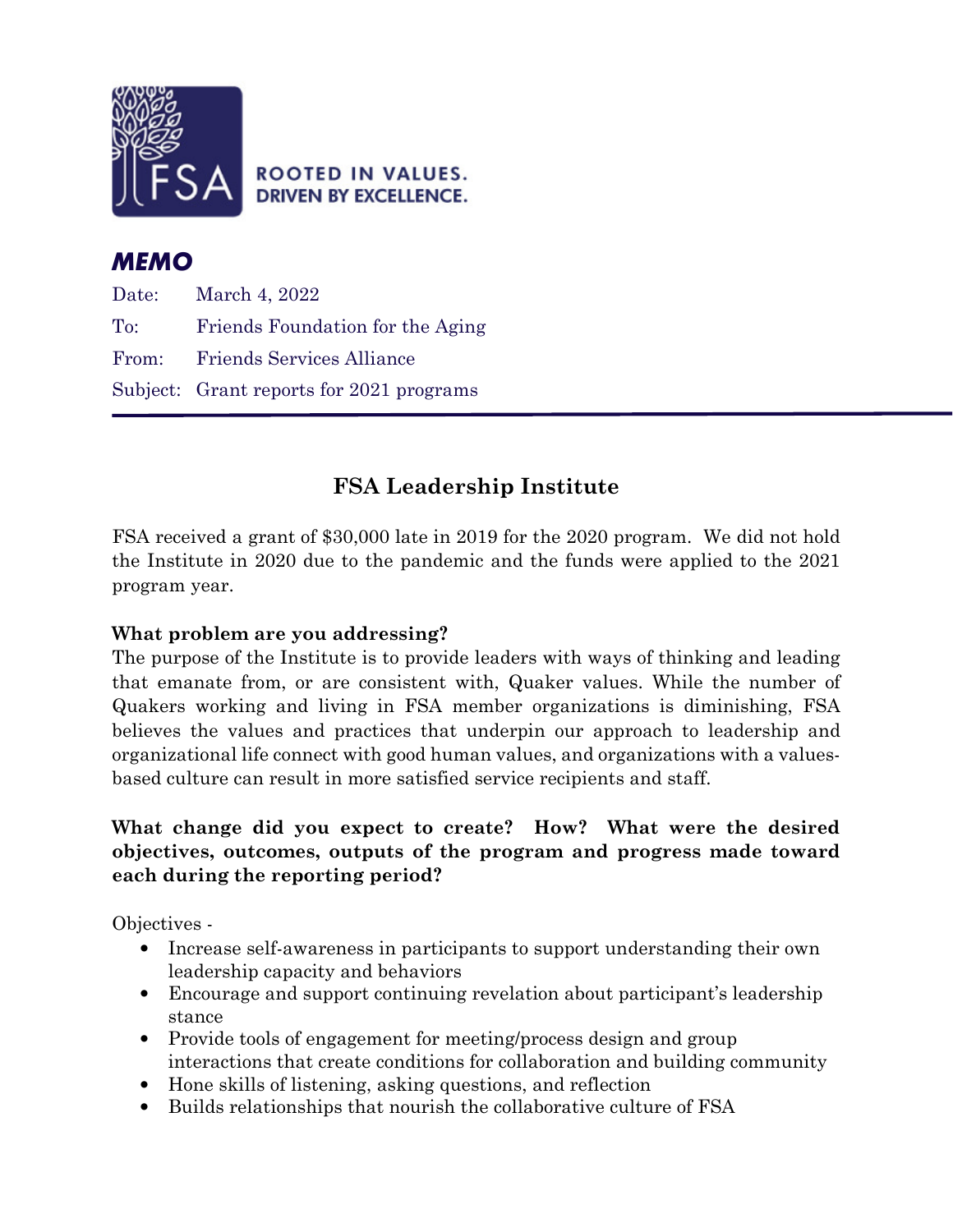## Outputs –

• Seven participants were scheduled to go through the Institute. One left her position two weeks before the program began, and one did not return after the first session due to circumstances at his employer. Five participants completed the Institute in 2021. One has since left their position at an FSA member organization.

# Desired Outcomes:

- Reflection: Increase self-awareness by using reflection to continually evolve a leadership stance and by identifying strengths to leverage and learning edges to explore and develop.
- Foundations of Trust and Relationship Building: Hone skills of listening and asking questions in ways that build trust, enhance coaching and building the capacity of others, and contribute to a respectful, generative environment.
- Building Community and Engaging Stakeholders: Experience and utilize tools for participatory meeting design, group facilitation, and shared decision making and understand how to use them to create the conditions for collaboration.

# Progress:

Below are several comments from 2021 graduates:

- Very informative. Help build up confidence in being a great leader.
- Opens pathway from manager to leader
- Excellent program that allows for a recharge and refresh with new ideas.
- Helps to sharpen leadership skills and gives you new tools to work with
- An insight into Quaker foundations. Can assist in understanding how decisions are made on campus.

How did you measure success – both quantitative and qualitative? A chart of objectives, actions and results is helpful. Include numbers and demographics of people touched by the work. Explain your organization's efforts toward diversity, equity, and inclusion.

See responses to previous question related to objectives, results, and demographics. We do consider the diversity of participants in the program, including ethnically and racially diverse candidates when we can. FSA offers tuition grants to organizations where costs might be a barrier. In 2021 we received one request for tuition assistance and provided a grant for 53% of the tuition.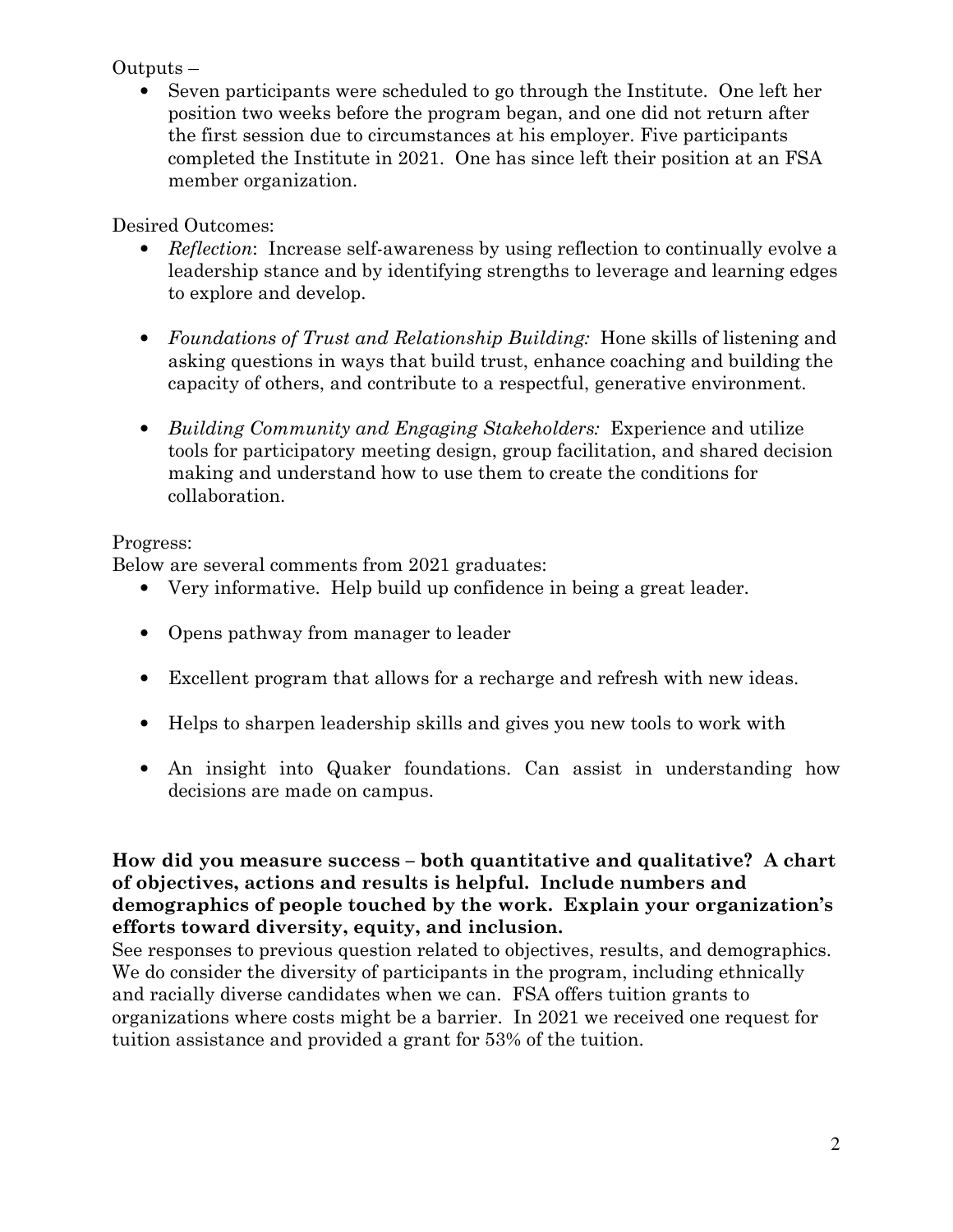## Please note any collaborations that supported your work and/or ways you leveraged resources. How did the project engage and empower staff from all levels of your organization?

The Institute includes a number of guest speakers to enrich the experience. Debora Sines Pancoe from Friends Council on Education leads the session on Clearness; David Jones, a Quaker and retired VP of Kendal Corporation co-presents the session on collaborative decision-making; former and current executives of FSA member organizations and alumni of the program speak to the cohort. The program is not intended to engage and empower FSA staff, although two members of our staff have gone through the Institute, and a relatively new employee in our Marketing Department came to the session on decision-making this year to gain a better understanding of the process.

### Unanticipated Outcomes and barriers encountered. Indicate any changes in the program's goals, strategies, personnel or timelines and the reasons behind the changes.

The only significant was the pandemic and the resulting need to postpone the Institute several times. No significant changes in goals or strategies – we continually modify parts of the curriculum as we see fit, but the goals and objectives stay the same.

## How do you plan to share and replicate your results?

We promote the Institute to FSA member organizations on an ongoing basis. We will honor the graduates of the 2021 cohort at our upcoming Annual Meeting. As for replication, we know that we need at least six participants to break even financially (assuming we receive the requested grant). If we have enough applicants, we will launch the 11th year later this spring.

### Include a project financial statement (budget and actual) for the reporting period. Please explain significant variances from the original budget and reasons for the variances (with corrective measures if overages) as well as plans for future sustainability.

The grant request in 2019 noted that the cost of the Institute program that finished in March 2019 was \$69,353 and we expected a similar cost for 2020. This cost did not include the approximately \$29,750 in time and materials contributed by FSA.

The actual cost for program year 2021 was \$50,455 due to a smaller cohort. This did not include over \$34,000 in staff time and materials contributed by FSA.

We continue to evaluate the costs of various aspects of the program and the tuition to manage the cost.

#### Feedback on interaction with FFA would be helpful. How have we helped? Made it harder? What else can we do to facilitate your work? See note at the end of this report.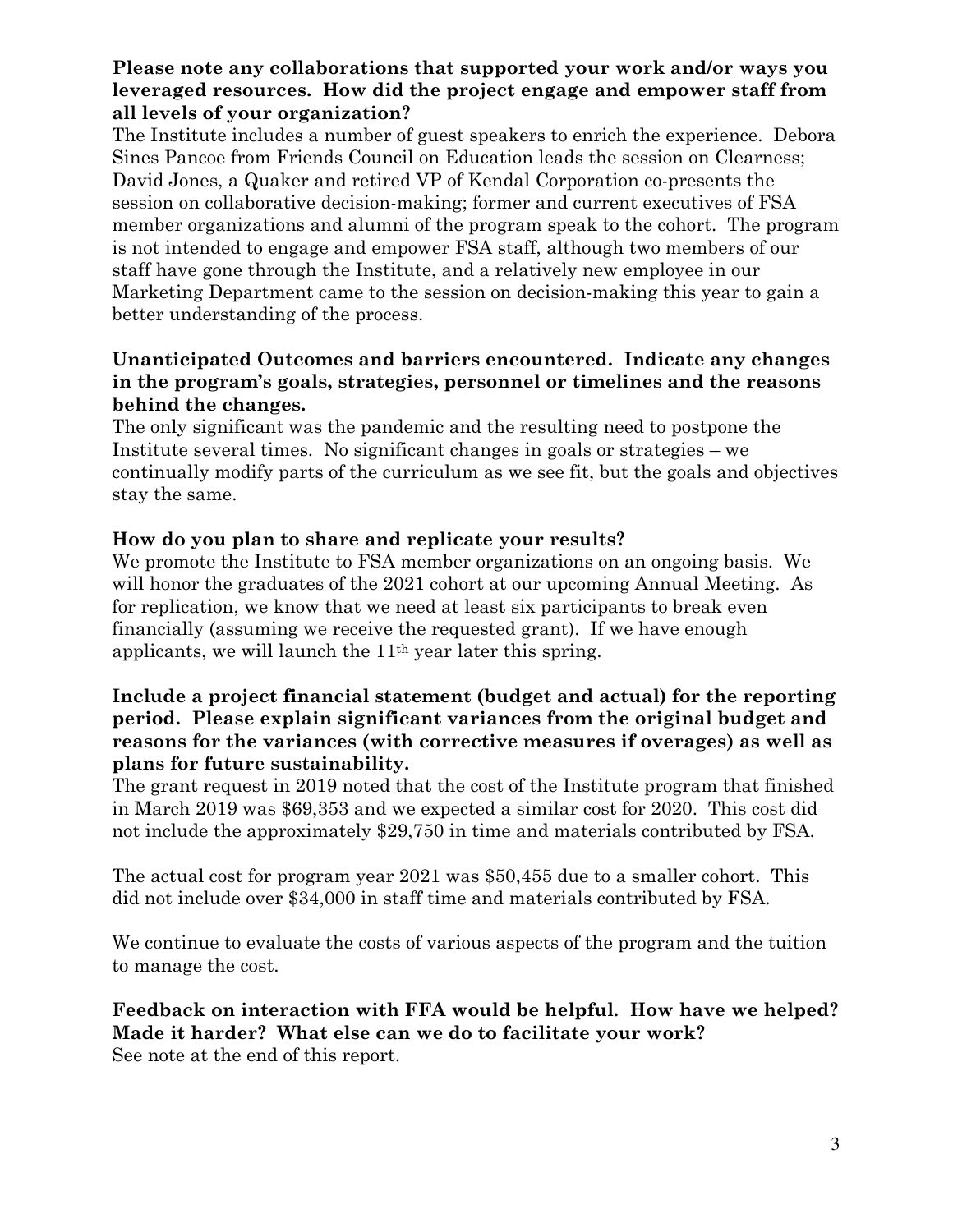# FSA Internship Program

## What problem are you addressing?

The need for future leaders in aging services.

# What change did you expect to create? How? What were the desired objectives, outcomes, outputs of the program and progress made toward each during the reporting period?

The goal of the program is to introduce young adults to the possibilities of careers in aging services. While we have no expectation that every intern will chose to go down that path, we hope to open their minds to future possibilities.

There were six interns in 2021. Three did their internships on-site at the host retirement community and others were remote. All reported positive experiences and that they would recommend this program to others. Here are some comments from intern's final papers:

- I look forward to what the future has in store for me involving senior care and diversity. (Intern with VP of Diversity, Equity, and Inclusion at Broadmead)
- As I look back at the priceless information obtained, I am undoubtedly prepared for a career in long-term care once I completed my degree. (Intern with Director of Health Services, Kendal at Oberlin)
- My goal for future to work in long-term management so it was an amazing to get this experience. (Intern with Director of Human Resources at Friends House, Sandy Spring, MD)

## How did you measure success – both quantitative and qualitative? A chart of objectives, actions and results is helpful. Include numbers and demographics of people touched by the work. Explain your organization's efforts toward diversity, equity, and inclusion.

Ultimate success of this program is if an intern ultimately goes into the aging services field. Since the start of the program in 2010, FSA has had 56 interns; of these, eight are still in school. Of the remaining 48 former interns, we were unable to find information on current field of work for 15, leaving 33 former interns for whom we are aware of their profession. Of the 33, eight are working in senior living. Depending what you choose to use as the potential "pool" of senior living professionals, either 17% of all possible (8/48) or 24% (8/33) are working in the senior living field.

In our work to attract a more culturally diverse pool of applicants, we built a connection with the Paul Robeson Center at Penn State. At least one of the interns in 2021 came through this connection.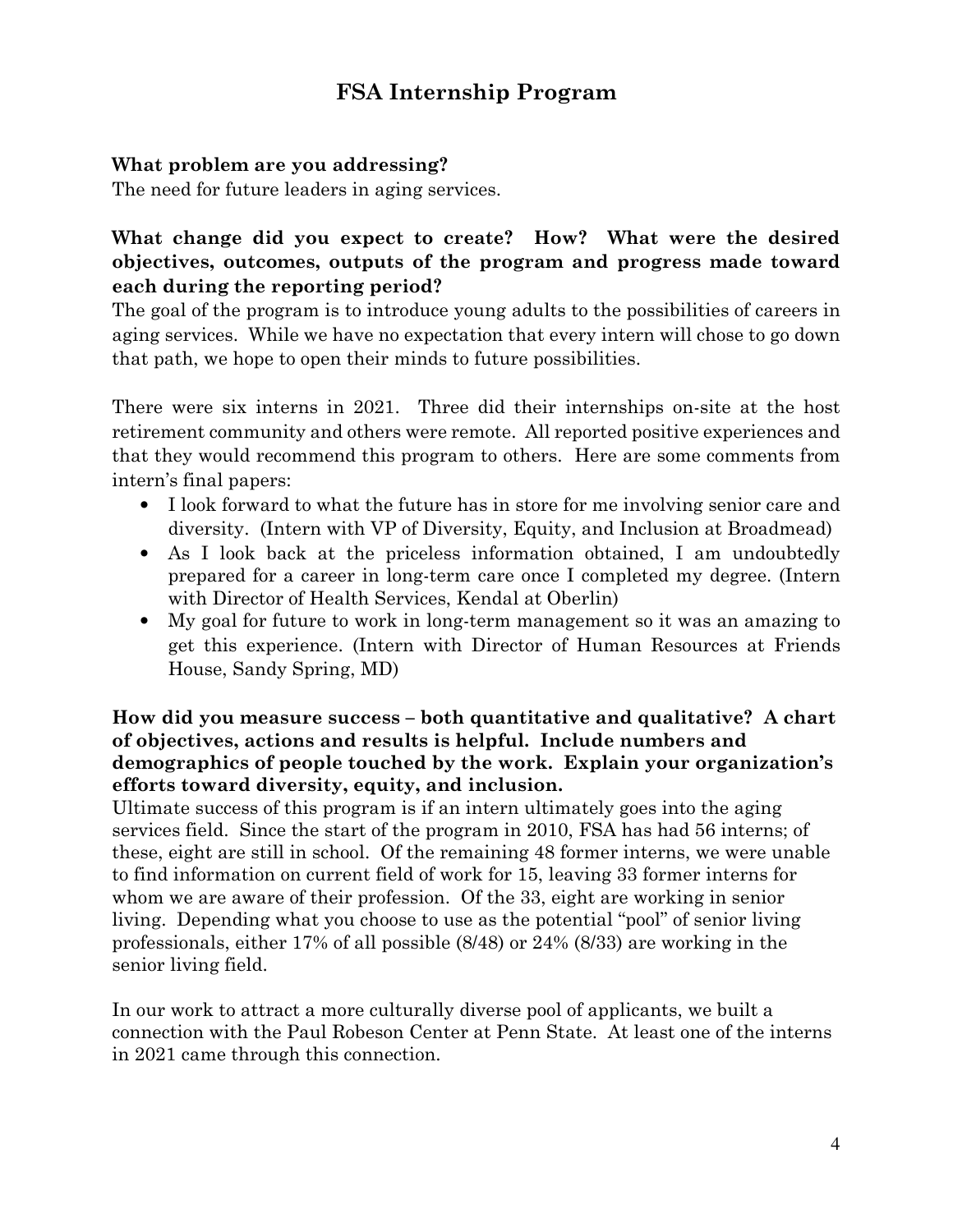### Please note any collaborations that supported your work and/or ways you leveraged resources. How did the project engage and empower staff from all levels of your organization?

The collaborations that support this work currently are the connections we have built at Penn State. We have formed relationships with people in Health Policy and Administration, Hospitality Management, someone in the Center for Health Aging, and at the Paul Robeson Center.

This year we had an intern for FSA. Her project was to interview previous interns and preceptors, and then develop guidelines and suggestions for future internship projects. She also interviewed several FSA staff members and provided valuable feedback on the program.

### Unanticipated Outcomes and barriers encountered. Indicate any changes in the program's goals, strategies, personnel or timelines and the reasons behind the changes.

One of the best outcomes of this program, which was not anticipated, is how these experiences can change the perceptions of the interns about aging and seniors for the better. Many have not had significant experience with seniors for a variety of reasons and have negative perceptions of aging. We hear time and time again how the internship experience helped them to appreciate the rich and interesting lives and experiences that seniors have to share and the importance of supporting ways to help seniors live lives of meaning and dignity, no matter their physical or mental condition.

The pandemic has of course, been a tremendous barrier. While the students who did internships remotely still had good experiences, it was not the same immersive experience that is provided when they live on campus.

## How do you plan to share and replicate your results?

We share information about the internship program with our members on an ongoing basis. We have also shared the details and logistics of the program with several other associations.

### Include a project financial statement (budget and actual) for the reporting period. Please explain significant variances from the original budget and reasons for the variances (with corrective measures if overages) as well as plans for future sustainability.

In 2021, four of seven internships were done remotely, therefore eliminating travel costs. Total cost for the year was \$6,482 that was split evenly between FFA and FSA. There was a \$3,798 balance remaining from previous grants; when subtracting \$3,241 (50% of 2021 costs) there remains a balance of \$557.

## Feedback on interaction with FFA would be helpful. How have we helped? Made it harder? What else can we do to facilitate your work?